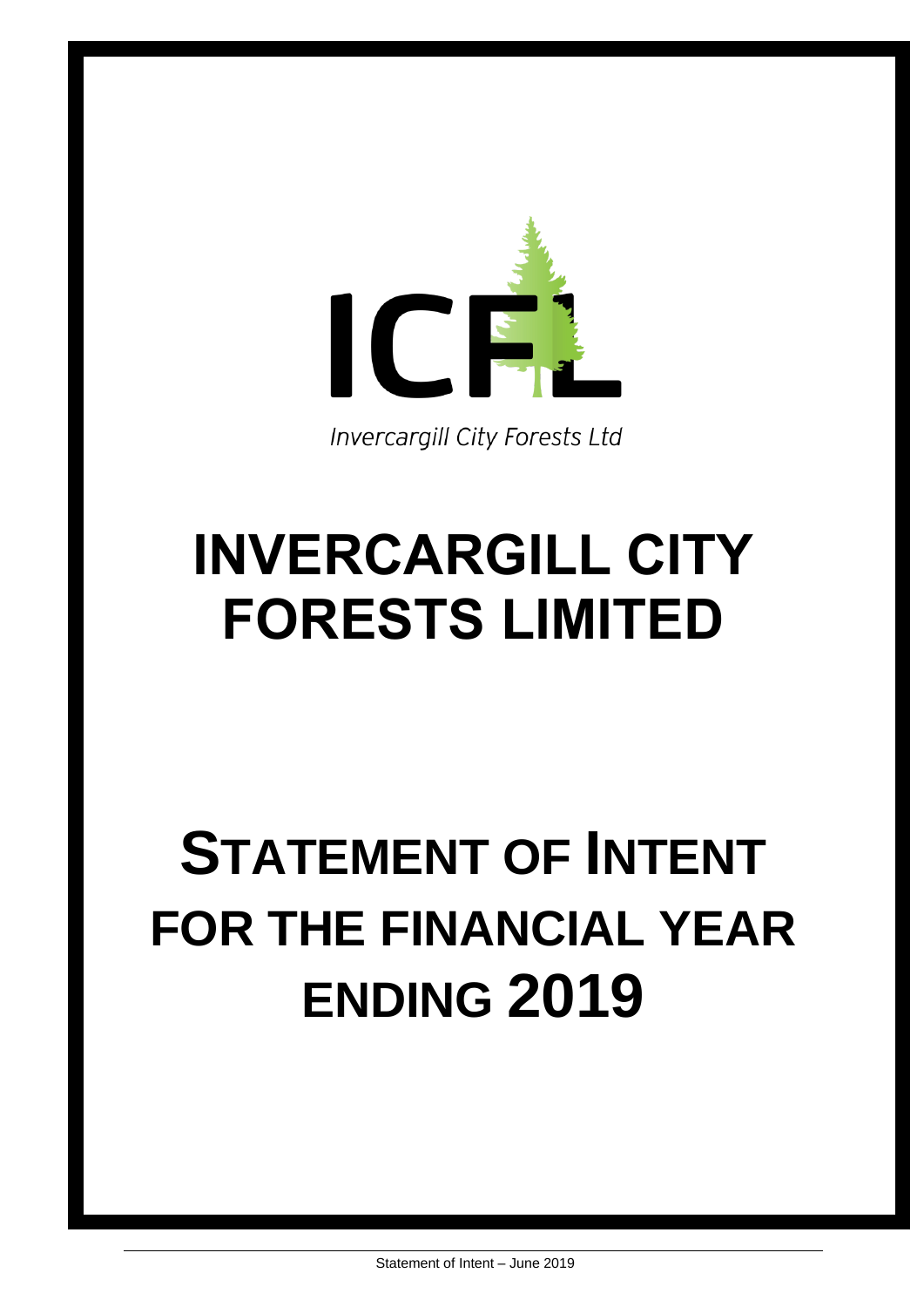## **TABLE OF CONTENTS**

| <b>INTRODUCTION</b>                                         | 3 |
|-------------------------------------------------------------|---|
| <b>CORE BUSINESS</b>                                        | 3 |
| <b>COMMERCIAL OBJECTIVES</b>                                | 3 |
| <b>NATURE AND SCOPE OF ACTIVITIES</b>                       | 3 |
| <b>PERFORMANCE TARGETS</b>                                  | 3 |
| <b>PROPOSED DISTRIBUTIONS</b>                               | 4 |
| <b>INFORMATION TO BE REPORTED</b>                           | 4 |
| <b>BOARD'S ESTIMATE TO THE VALUE OF SHAREHOLDER'S FUNDS</b> | 5 |
| <b>GOVERNANCE</b>                                           | 5 |
| <b>STATEMENT OF ACCOUNTING POLICIES</b>                     |   |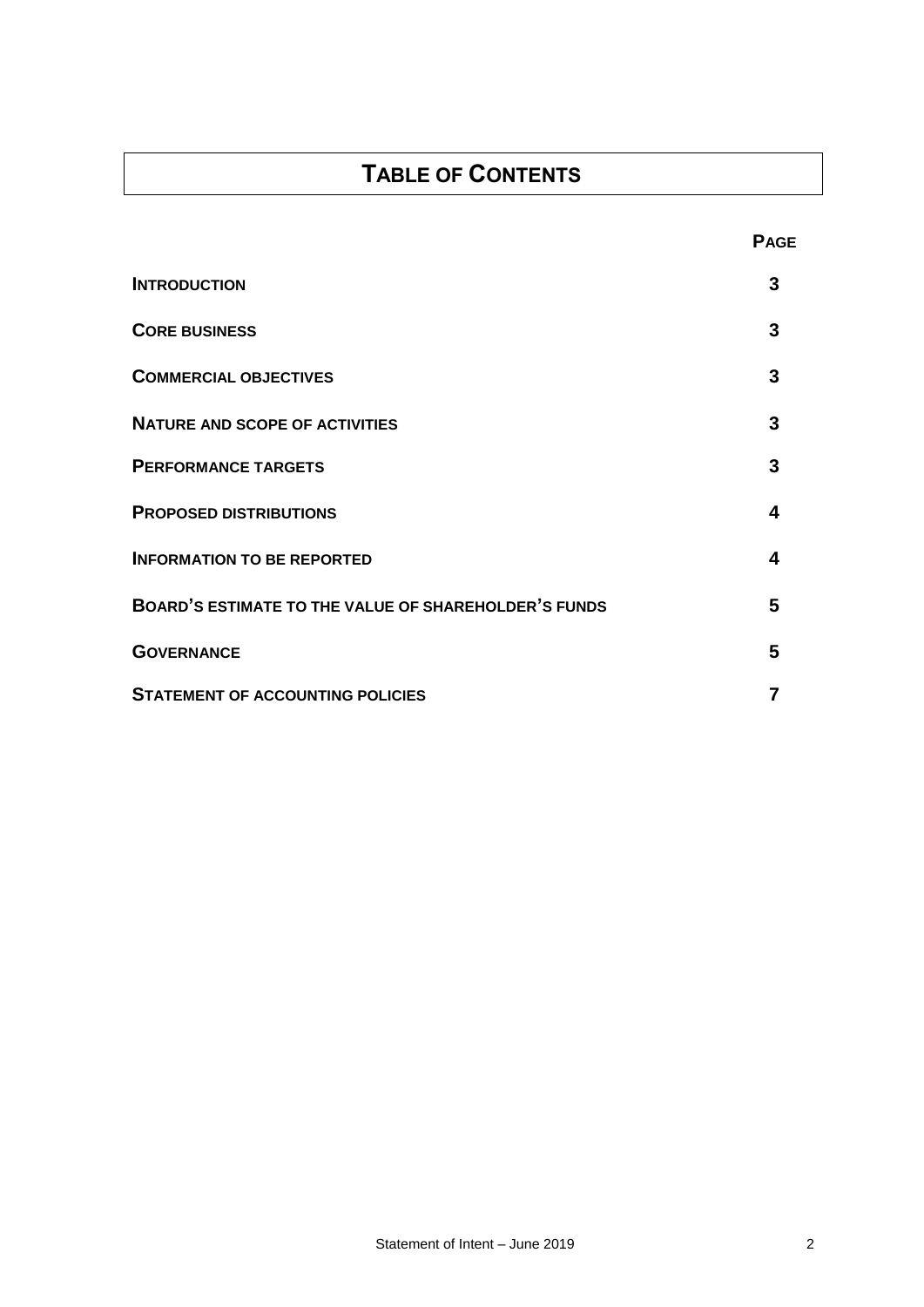## **INTRODUCTION**

This Statement of Intent is presented by the Directors pursuant to the requirements of the Local Government Act and sets out the Board's overall intentions and objectives for the Company for the financial year ended 30 June 2019 and the two succeeding financial years.

## **CORE BUSINESS**

The company is primarily involved in forestry activity through the ownership, harvesting and trading in forests throughout New Zealand.

## **COMMERCIAL OBJECTIVES**

The company intends to:

- 1. Manage its operations in a progressive and commercial manner.
- 2. Provide returns to its shareholder Invercargill City Holdings Limited consistent with forecasts having regard to the business operating environment.
- 3. Keep Invercargill City Holdings Limited informed of matters of substance affecting the group.
- 4. Ensure regular reporting of results to Invercargill City Holdings Limited.
- 5. Act generally as a responsible corporate citizen.
- 6. Ensure that Health and Safety Policies are developed in line with best practice and adhered to.

## **NATURE AND SCOPE OF ACTIVITIES**

The nature of Invercargill City Forests Limited activities are those of a forestry operation namely undertaking forestry acquisitions, sales, planting, silviculture, harvesting and marketing.

## **PERFORMANCE TARGETS**

#### **OUTLOOK 2018/19**

Invercargill City Forests Limited has planned for a sustainable harvest operation of 50,000 tonne per annum. This plan is based on the age of the forests and the best time to harvest.

A full silviculture program is allowed for which ensures that all trees are presented in the optimum condition to maximise their harvest potential.

The Directors of Invercargill City Forests Limited are constantly looking at new opportunities within the forestry sector, but are mindful that these need to be profitable and beneficial to the current estate.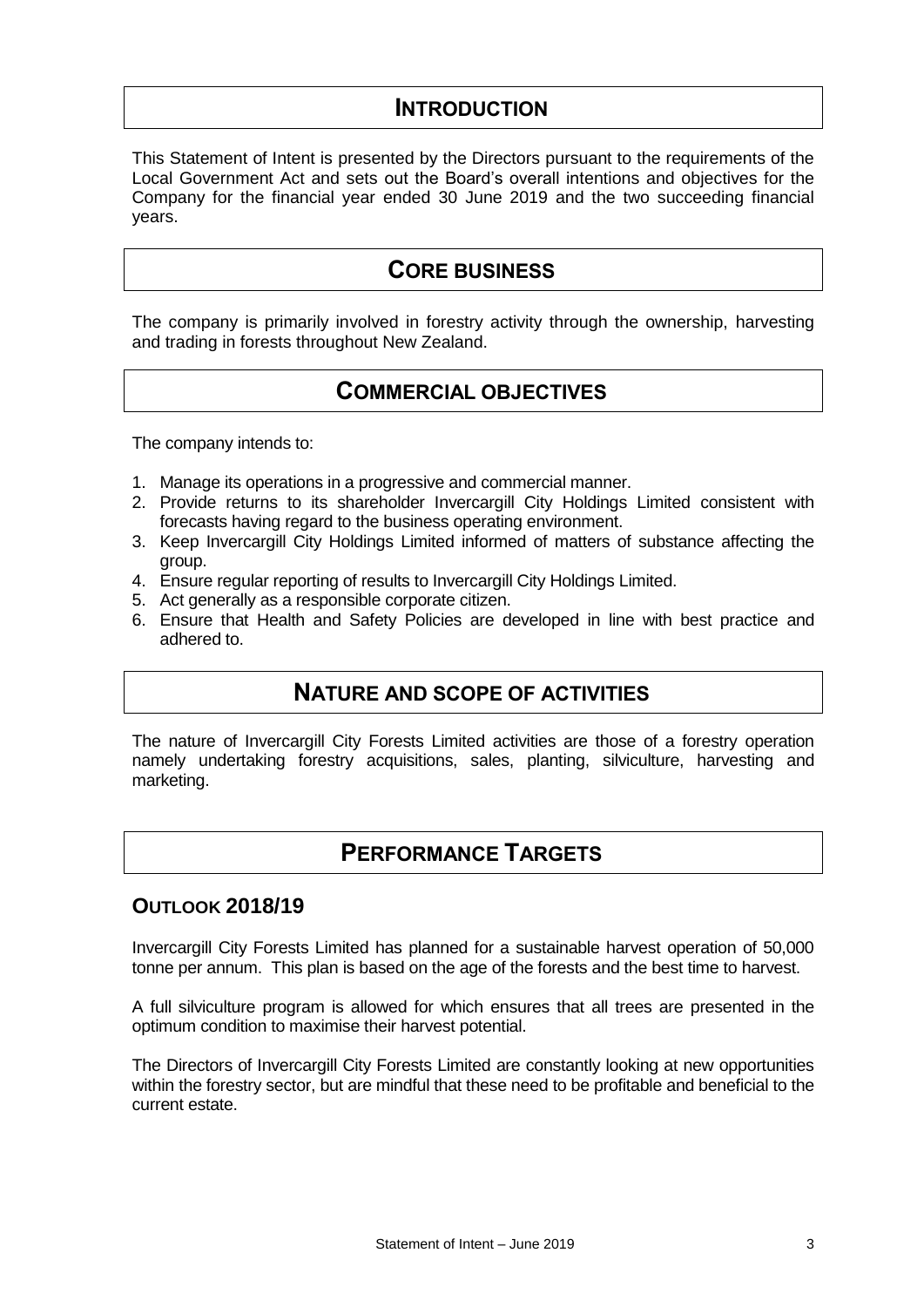#### **FINANCIAL**

Listed below are the company's forecast returns.

*EBIT% - Percentage Earnings before Tax and interest on Assets Employed*

|                                         | 2019<br>(\$'000) | 2020<br>(\$'000) | 2021<br>(\$'000) |
|-----------------------------------------|------------------|------------------|------------------|
| Net Profit before Tax                   | 596              | 636              | 636              |
| Interest                                | 951              | 1,048            | 1,145            |
| Net Profit before Interest and Taxation | 1.547            | 1,684            | 1,781            |
| <b>Total Assets</b>                     | 31,833           | 33,869           | 35,904           |
| EBIT%                                   | 4.86%            | 4.97%            | 4.96%            |

#### *Percentage of Equity to Total Assets*

|                       | 2019<br>(\$'000) | 2020<br>(\$'000) | 2021<br>(\$'000) |
|-----------------------|------------------|------------------|------------------|
| Equity                | 9,746            | 9,782            | 9,817            |
| <b>Total Assets</b>   | 31,833           | 33,869           | 35,904           |
| % Equity/Total Assets | 30.62%           | 28.88%           | 27.34%           |

#### **NON-FINANCIAL**

Listed below are the company's non financial performance targets

- $\triangleright$  Tree mortality rates are below 10%
- $\triangleright$  No notifiable environmental incidents
- $\triangleright$  Net stocked area remains above 80% of productive area
- $\triangleright$  All silviculture is completed as per agreed work plan

## **PROPOSED DISTRIBUTIONS**

The company's policy is to return a dividend between 5% and 10% of equity to the shareholders each year. The company is proposing to provide the shareholder with a dividend of \$600,000 in 2018/19, 2019/20 and 2020/21. This is 6.12% of equity for the 2018/19 year.

## **INFORMATION TO BE REPORTED**

The following information will be available to the shareholder based on an annual balance date of 30 June.

#### **DRAFT STATEMENT OF INTENT**

On or before 1 March each year the Directors will deliver to the shareholder a Draft Statement of Intent that fulfils the requirements of Section 64 of the Local Government Act 2002.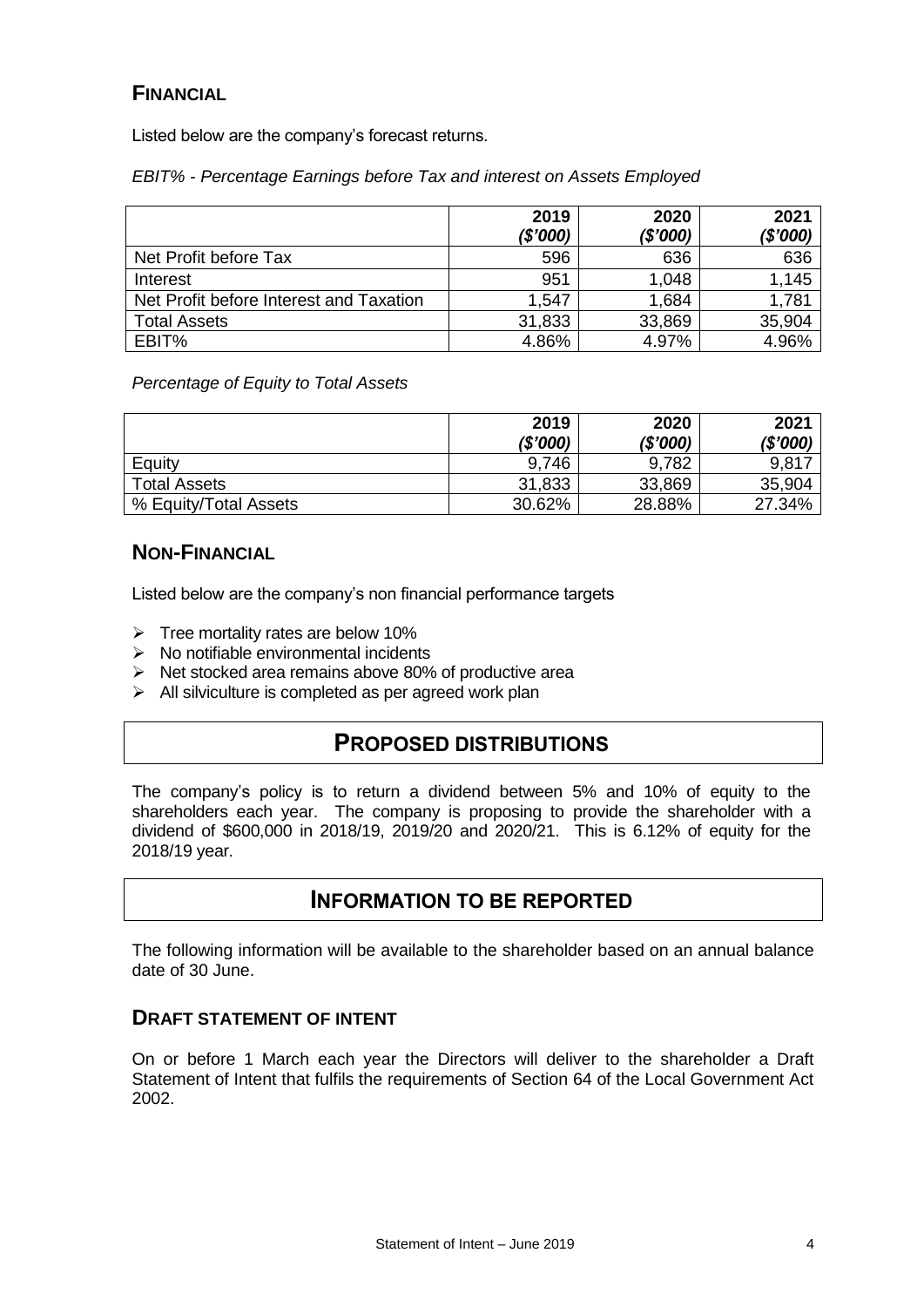#### **COMPLETED STATEMENT OF INTENT**

On or before 30 June each year the Directors shall deliver to the shareholder a completed Statement of Intent which fulfils the requirements of Section 64 of the Local Government Act 2002.

#### **HALF YEARLY REPORT**

Within two months after the end of the first half of each financial year the Directors shall deliver to the shareholders an unaudited report containing the following information as a minimum in respect of the half-year under review:

- a) A revenue statement disclosing actual revenue and expenditure with comparative figures from the previous half yearly report.
- b) A statement of financial position at the end of the half year.
- c) A statement of cash flows.
- d) A commentary on the results for the first six months together with a report on the outlook for the second six months with reference to any significant factors that are likely to have an effect on Invercargill City Forests Limited performance including an estimate of the financial result for the year based on that outlook.

#### **ANNUAL REPORT**

Within three months after the end of each financial year the Directors shall deliver to the shareholders an annual report and audited financial statements in respect of that financial year containing the following information as a minimum:

- a) A Directors report including a summary of the financial results, a review of operations, a comparison of performance in relation to objectives and any recommendation as to dividend.
- b) A revenue statement disclosing actual revenue and expenditure and comparative figures.
- c) A statement of financial position at the end of the year.
- d) A statement of cash flows.
- e) An Auditors report on the above statements and on the measurement of performance in relation to objectives.

## **BOARD'S ESTIMATE OF THE VALUE OF SHAREHOLDER'S FUNDS**

The Directors estimate the commercial value of the shareholder's investment in the group to be at least the value of the shareholder's equity reported in the financial statement and Statement of Intent.

Each year as part of the financial reporting process the Board considers its investments for signs of impairment. Presently there are no signs of impairment.

## **GOVERNANCE**

The Directors of Invercargill City Forests Limited are appointed by Invercargill City Holdings Limited to oversee the governance of the company and will act in accordance with the guidelines set by the Shareholder.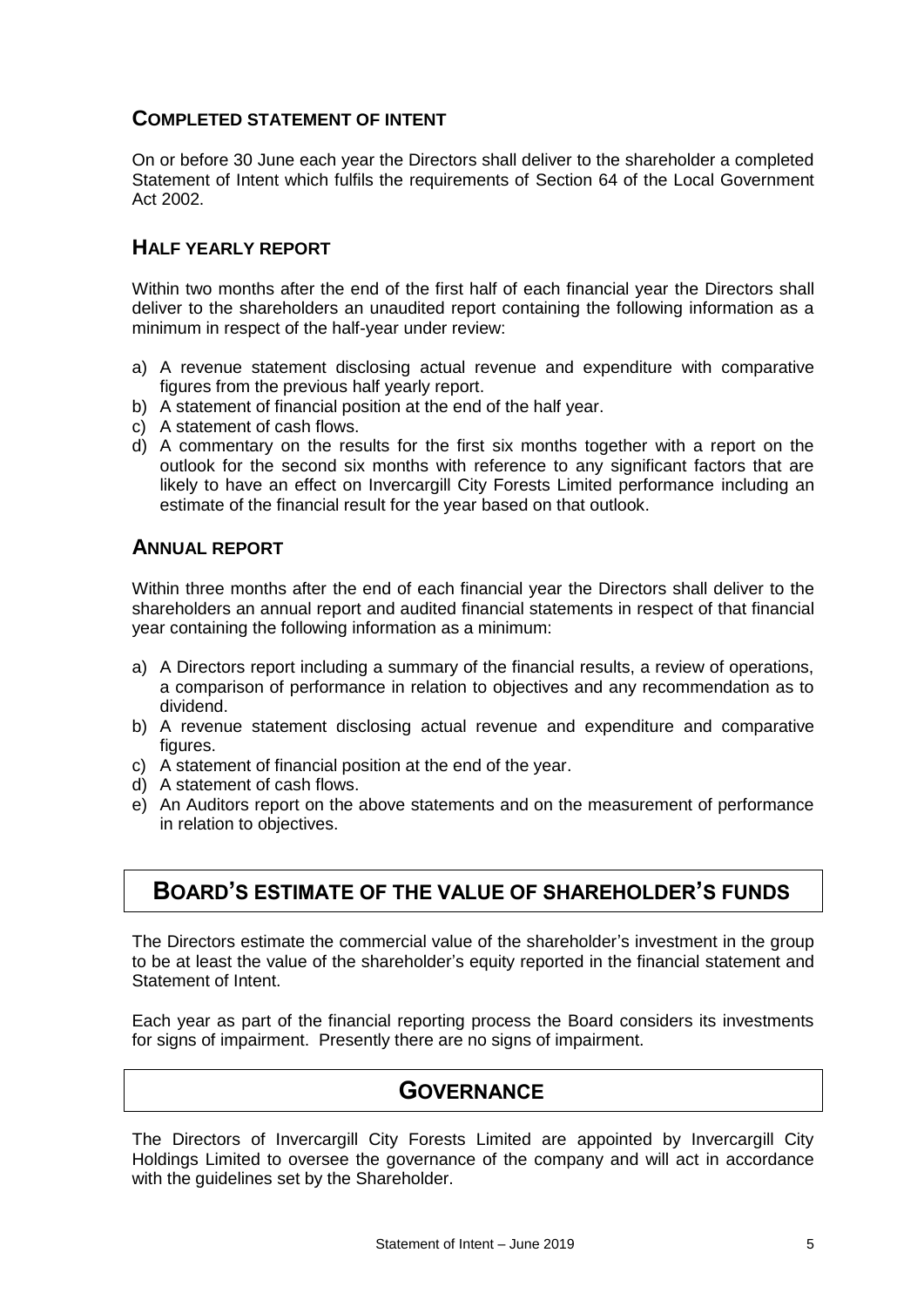The day to day management of the company is delegated to the management team and the forestry consultant. The Chief Executive Officer of the company is also the Chief Executive Officer of the parent company, Invercargill City Holdings Limited.

The directors are responsible for the governance practices of Invercargill City Forests Limited. This statement sets out the main practices that were in operation throughout the financial year, except where otherwise indicated.

#### **BOARD OF DIRECTORS**

The board carries out its responsibilities according to the following mandate:

- The number of directors on the board should be no fewer than two and no more than four.
- Directors should possess a broad range of skills, qualifications and experience.
- The board meets regularly.
- All available information relating to items to be discussed at a meeting of the board is provided to each non-conflicted director prior to that meeting.

The board consists of four directors. The chief executive officer attends all board and committee meetings except where specifically exempted during "board only" board meeting sessions.

The primary responsibilities of the board include:

- Ensuring preparation of the annual and half-year financial statements.
- Establishing the long-term goals of Invercargill City Forests Limited and strategic plans to achieve those goals.
- Reviewing and adopting annual budgets for the financial performance of Invercargill City Forests Limited and monitoring results on a monthly basis.
- Ensuring that Health and Safety Policies are adopted that reflect best practice.
- Managing risk by ensuring that Invercargill City Forests Limited has implemented adequate systems of internal controls together with appropriate monitoring of compliance activities, and
- Working with management to create shareholder value.

Invercargill City Forests Limited has a commitment to the highest standards of behaviour and accountability in carrying out its duties and responsibilities, including:

- Responsibilities to shareholder.
- Relations with customers and suppliers.
- **Employment practices, and**
- Responsibilities to the community.

#### **INDEPENDENT PROFESSIONAL ADVICE**

With the prior approval of the chair, each director has the right to seek independent legal and other professional advice at Invercargill City Forests Limited's expense concerning any aspect of Invercargill City Forests Limited's operations or undertakings to assist in fulfilling his or her duties and responsibilities as director. Circumstances that dictate this necessity are rare and must be justifiable, if called for, to the board.